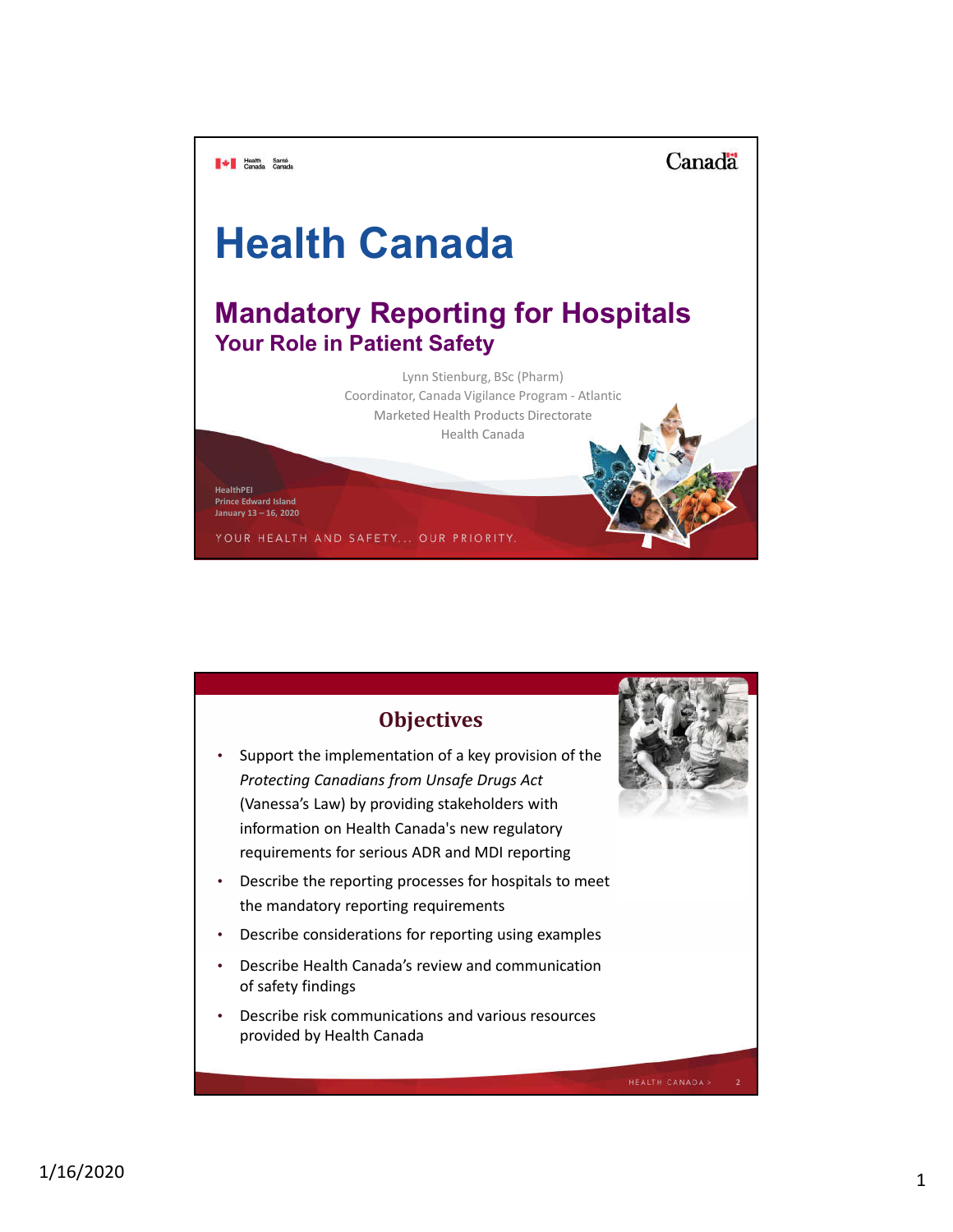## **Purpose of Vanessa's Law**

## *Vanessa's Law*

## **Protecting Canadians from Unsafe Drugs (and devices…)**



Vanessa Young died in 2000 of a cardiac arrhythmia after being prescribed cisapride (Prepulsid®).

Her father, Terrance Young, embarked on a campaign for increased regulation of therapeutic products which has resulted in greater powers for Health Canada to request data from hospitals and industry about medications and devices.

3

#### **Purpose of Vanessa's Law**

# *Protecting Canadians from Unsafe Drugs Act*  **(Vanessa's Law)**

The *Protecting Canadians from Unsafe Drugs Act* (Vanessa's Law) introduces amendments to the *Food and Drugs Act* to improve Health Canada's ability to:

- collect post-market safety information;
- take appropriate action when a serious risk to health is identified; and
- promote greater confidence in the oversight of therapeutic products by increasing transparency.

Key amendments to the *Food and Drugs Act* include:

- 1. Power to require information, tests or studies
- 2. Power to require a label change/package modification
- 3. Power to recall unsafe therapeutic products
- 4. Ability to require and disclose information in certain circumstances
- 5. Tougher measures for those that do not comply
- **6. Mandatory reporting of serious adverse drug reactions and medical device incidents by health care institutions\***

\*Regulatory amendments give effect to this authority and further define health care institutions as hospitals under section C.01.020.1 of the *Food and Drug Regulations* and section 62 of the *Medical Device Regulations*.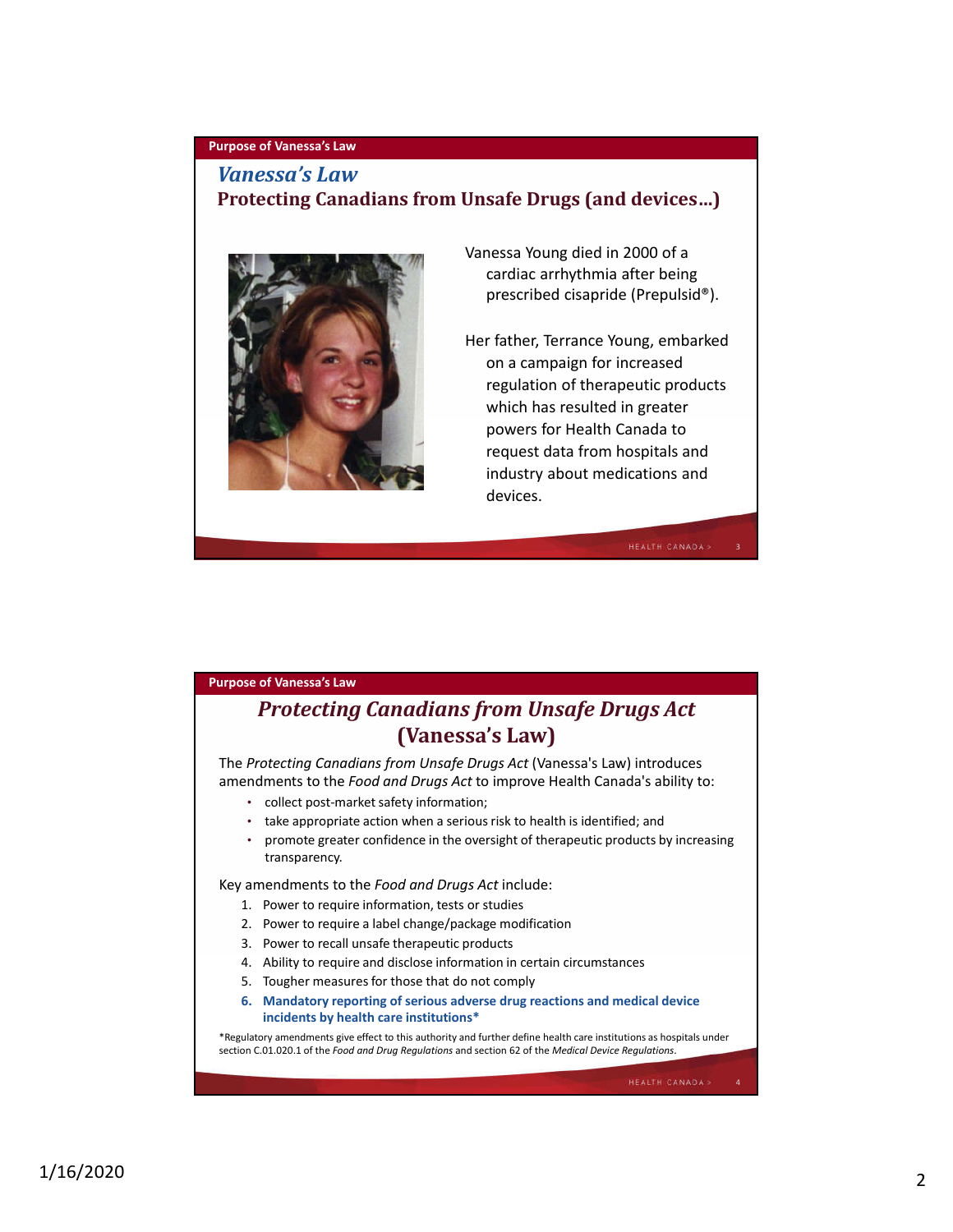

| <b>Regulations for Mandatory Reporting</b>                                                                                                                                                                                                                                                                                                                                                                                                                                                                                                                                    |
|-------------------------------------------------------------------------------------------------------------------------------------------------------------------------------------------------------------------------------------------------------------------------------------------------------------------------------------------------------------------------------------------------------------------------------------------------------------------------------------------------------------------------------------------------------------------------------|
| <b>Mandatory Reporting: Details</b>                                                                                                                                                                                                                                                                                                                                                                                                                                                                                                                                           |
| <b>WHO Is Required to Report?</b><br><b>Hospitals</b>                                                                                                                                                                                                                                                                                                                                                                                                                                                                                                                         |
| The regulations define a hospital as a facility that:<br>• is licensed, approved or designated as a hospital by a province or<br>territory, in accordance with the laws of the province or territory, to<br>provide care or treatment to persons suffering from any form of<br>disease or illness; or<br>• is operated by the Government of Canada and that provides health<br>services to in-patients.                                                                                                                                                                       |
| Notes:<br>Outpatient clinics are subject to the regulations if they are legally part of the hospital, even if<br>they are physically separate from the hospital. On the other hand, clinics that may be<br>physically located within a hospital, but that are not legally part of the hospital, will not be<br>subject to the regulations.<br>Health care institutions that are outside the scope of the definition of hospitals, such as<br>private clinics or long-term care facilities (e.g., nursing homes), continue to be encouraged to<br>report on a voluntary basis. |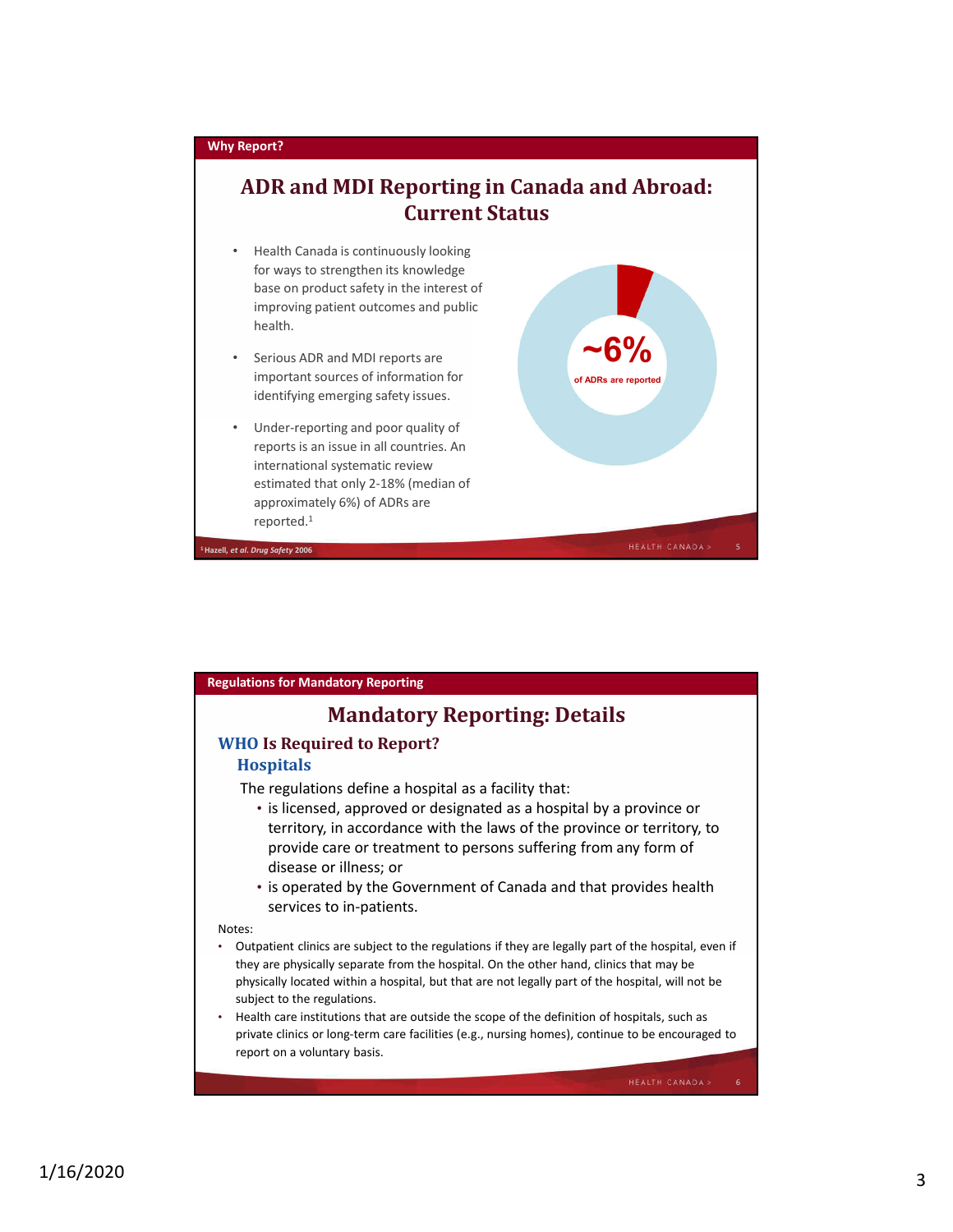#### **Regulations for Mandatory Reporting**

## **Mandatory Reporting: Details**

#### **WHAT Events are Reportable?**

**Serious ADR:** a noxious and unintended response to a drug that occurs at any dose and that:

- requires in-patient hospitalization;
- prolongs existing hospitalization;
- causes congenital malformation;
- results in persistent or significant disability or incapacity; or
- is life-threatening or results in death

**Medical device incident (MDI)** is an incident related to a failure of a medical device or a deterioration in its effectiveness, or any inadequacy in its labelling or in its directions for use that has led to the death or a serious deterioration in the state of health of a patient, user, or other person, or could do so were it to recur.

Note: Hospitals are not required to establish causality; the information to be submitted by the hospital to Health Canada only needs to represent the suspicions of a health care professional that a serious ADR or MDI has been observed.

7

#### **Regulations for Mandatory Reporting**

## **Mandatory Reporting: Details**

#### **WHAT Products are in Scope?**

The mandatory reporting requirements for hospitals apply to therapeutic products, including:

- Pharmaceuticals (which includes prescription and non-prescription pharmaceutical drugs),
- Biologic drugs (which includes biotechnology products, fractionated blood products, plasma proteins),
- Radiopharmaceutical drugs,
- Disinfectants,
- Drugs for an urgent public health need, and
- Medical devices (Classes I IV).

#### **EXCLUDED Products:**

- Vaccines administered as part of a routine immunization program
- Natural health products
- Cannabis
- Blood and blood components
- Cells, tissues and organs
- Semen and ova
- Drugs for clinical trials, devices for investigational testing, and drugs/devices accessed via Special Access Programme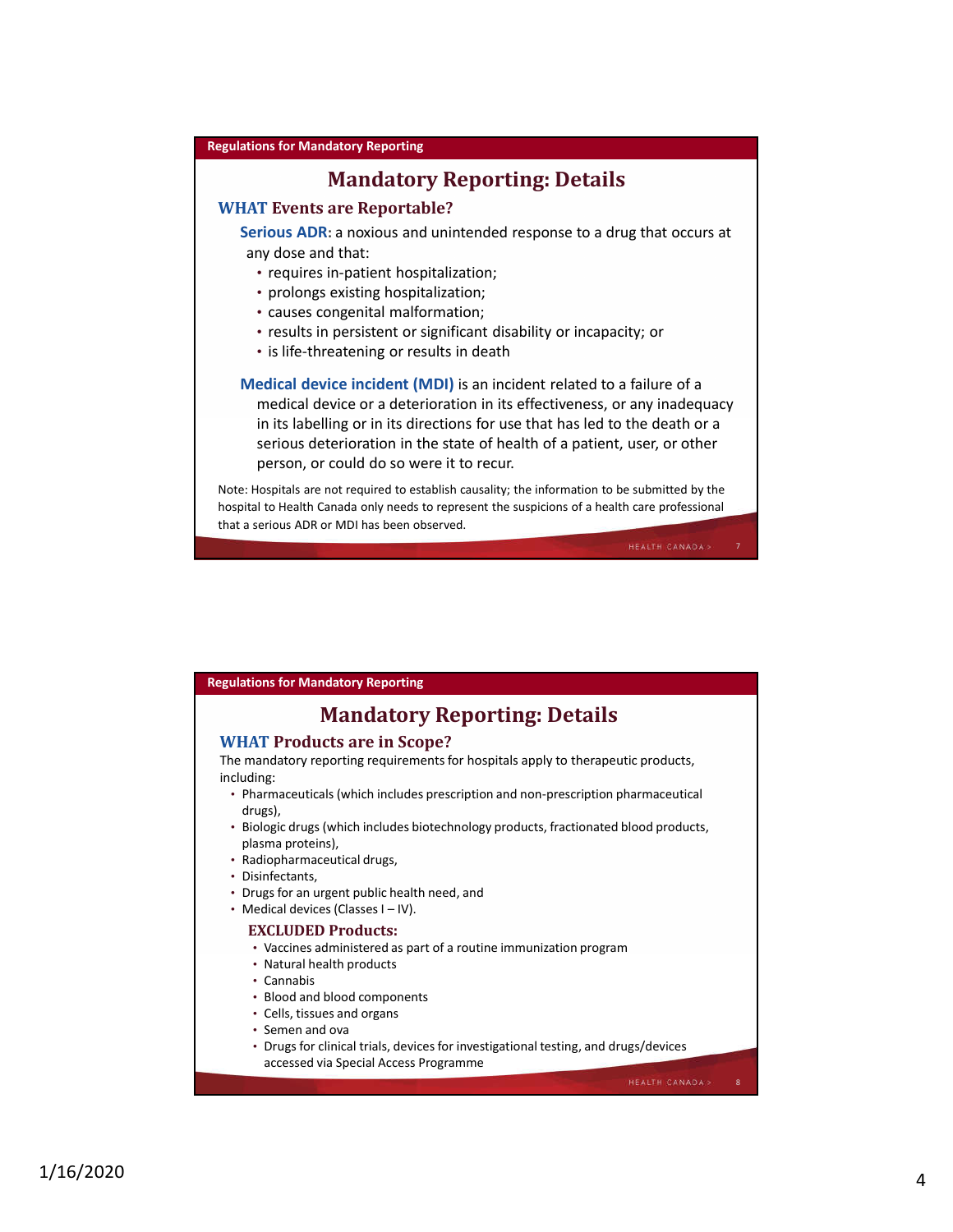#### **Regulations for Mandatory Reporting**

## **Mandatory Reporting: Details**

#### **WHEN Must Hospitals Report?**

The regulations require hospitals to report serious ADRs or MDIs in writing to Health Canada **within 30 calendar days of first documentation** of the serious ADR or MDI within the hospital.



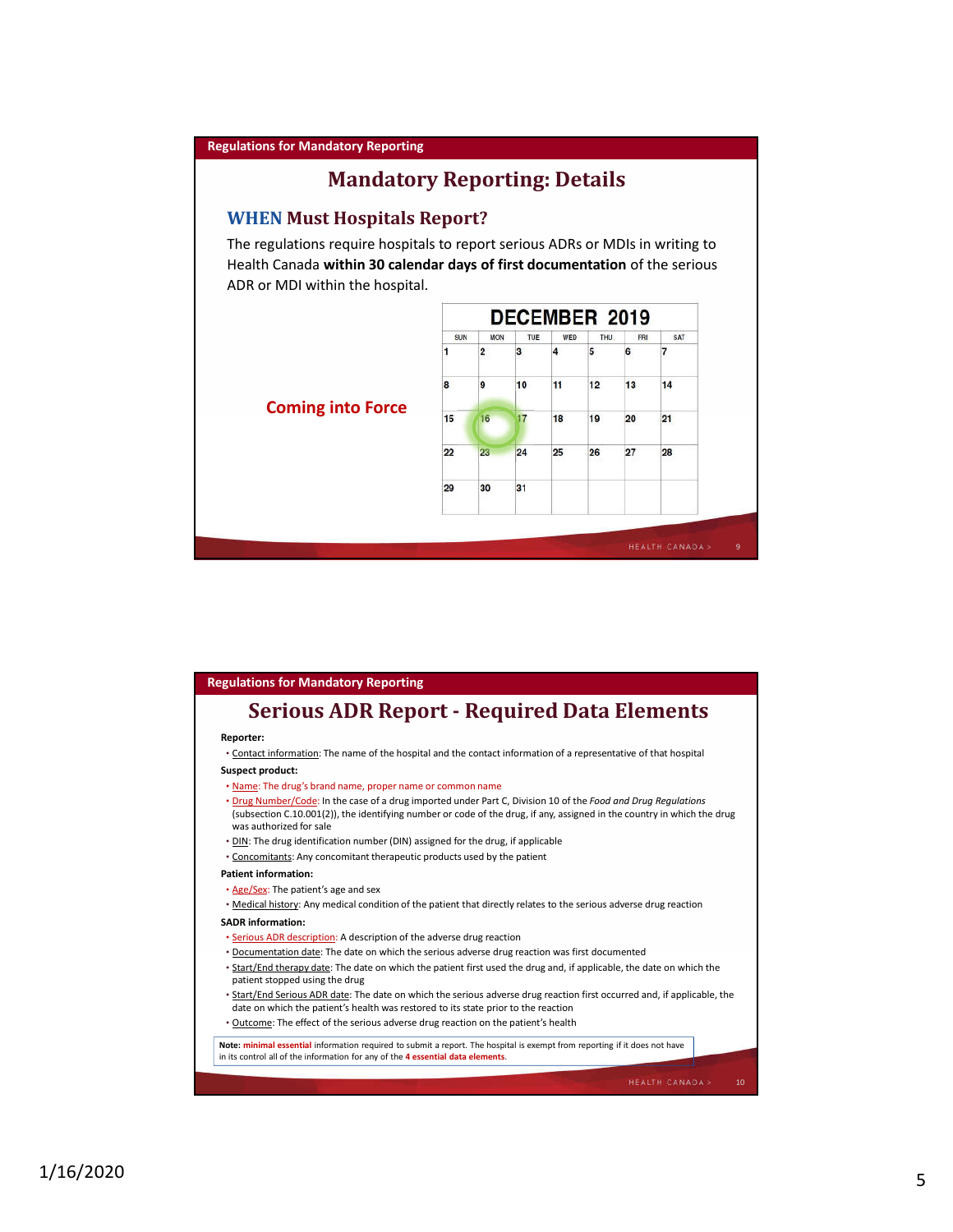

| <b>Case Examples</b>                                                                                                            |
|---------------------------------------------------------------------------------------------------------------------------------|
| <b>Criteria for Serious ADRs</b>                                                                                                |
| Threshold for 'serious'                                                                                                         |
| <b>Consider the following questions:</b>                                                                                        |
| Has the ADR resulted in:                                                                                                        |
| In-patient hospitalization or prolongation of existing hospitalization?<br>$\mathcal{Y}$                                        |
| Congenital malformation?<br>$\mathcal{Y}$                                                                                       |
| Persistent or significant disability or incapacity?<br>$\mathcal{Y}$                                                            |
| Is the ADR life-threatening or has it resulted in death?<br>$\mathcal{Y}$                                                       |
| Does the ADR require significant medical intervention in order to prevent<br>$\mathcal{Y}$<br>any of the outcomes listed above? |
| When in doubt, Health Canada encourages hospitals to report                                                                     |
| <b>HEALTH CANADA&gt;</b><br>12                                                                                                  |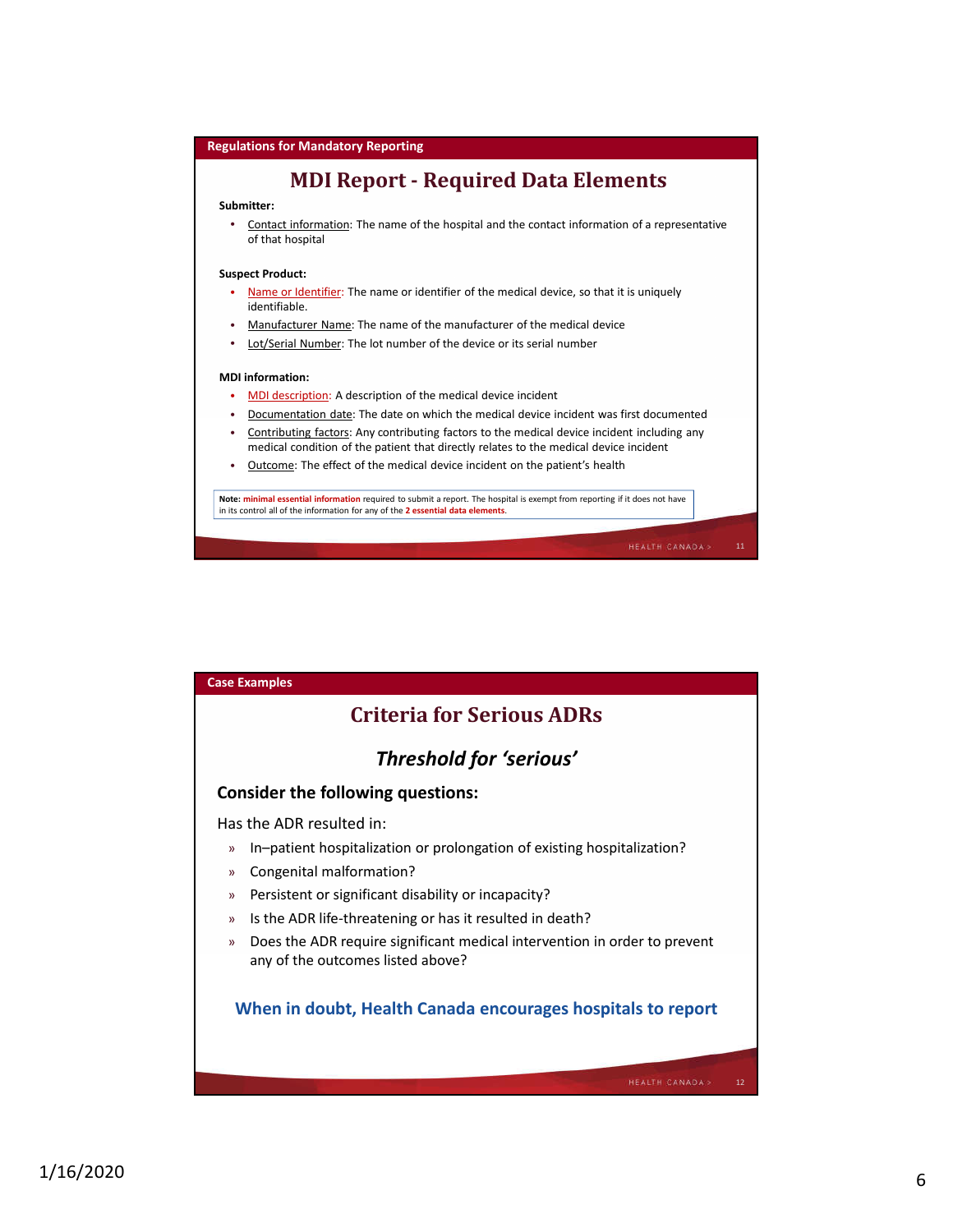

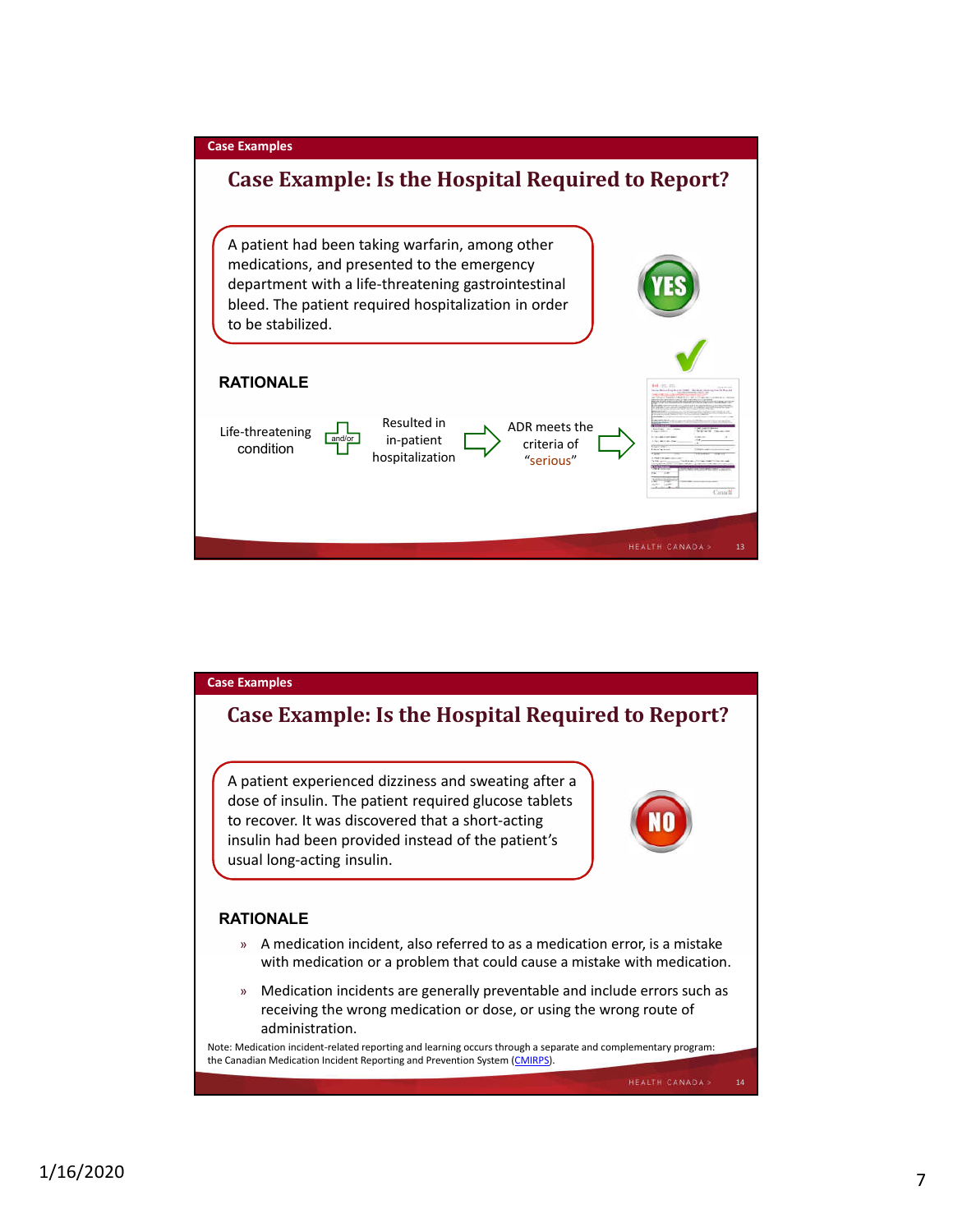# **Criteria for MDIs**

## *Threshold for 'serious'*

#### **What is an MDI?**

**Case Examples**

An incident related to a failure of a medical device or a deterioration in its effectiveness, or any inadequacy in its labelling or in its directions for use that has led to the death or a serious deterioration in the state of health of a patient, user, or other person, or could do so were it to recur.

## **What is considered** *a serious deterioration in the state of health***?**

A life-threatening disease, disorder or abnormal physical state, the permanent impairment of a body function or permanent damage to a body structure, or a condition that necessitates an unexpected medical or surgical intervention to prevent such a disease, disorder or abnormal physical state or permanent impairment or damage.

**When in doubt, Health Canada encourages hospitals to report**

| <b>Case Examples</b>                                                                                                                                                                                                                                                             |
|----------------------------------------------------------------------------------------------------------------------------------------------------------------------------------------------------------------------------------------------------------------------------------|
| <b>Criteria for MDIs</b>                                                                                                                                                                                                                                                         |
| A useful checklist/procedure to review incidents for MR should include a review<br>of key terms in the MDI definition:                                                                                                                                                           |
| <b>Mandatory Reporting Criteria for Medical Device Incidents (MDIs):</b>                                                                                                                                                                                                         |
| 1. Does your report incident involve a Medical Device? Medical Device Active License Listing (MDALL)<br>database to search for all Class II-IV licensed medical devices (Class I medical devices do not need a license<br>and will not be searchable)<br>$\Box$ Yes<br>$\Box$ No |
| 2. Is there a (suspected) failure of device, deterioration in its effectiveness, or any inadequacy in                                                                                                                                                                            |
| its labelling or in its directions for use?                                                                                                                                                                                                                                      |
| $\Box$ Yes                                                                                                                                                                                                                                                                       |
| $\Box$ No                                                                                                                                                                                                                                                                        |
| 3.<br>Has the incident resulted in the death or a serious deterioration in the state of health of a                                                                                                                                                                              |
| patient, user, or other person, or could do so were it to recur (potential for serious harm)?                                                                                                                                                                                    |
| $\Box$ Yes<br>$\Box$ No                                                                                                                                                                                                                                                          |
| 4.<br>Does the report originate from a hospital as defined by the Mandatory Reporting for Hospitals                                                                                                                                                                              |
| Law?                                                                                                                                                                                                                                                                             |
| $\Box$ Yes                                                                                                                                                                                                                                                                       |
| $\Box$ No                                                                                                                                                                                                                                                                        |
|                                                                                                                                                                                                                                                                                  |
| <b>HEALTH CANADA&gt;</b><br>16                                                                                                                                                                                                                                                   |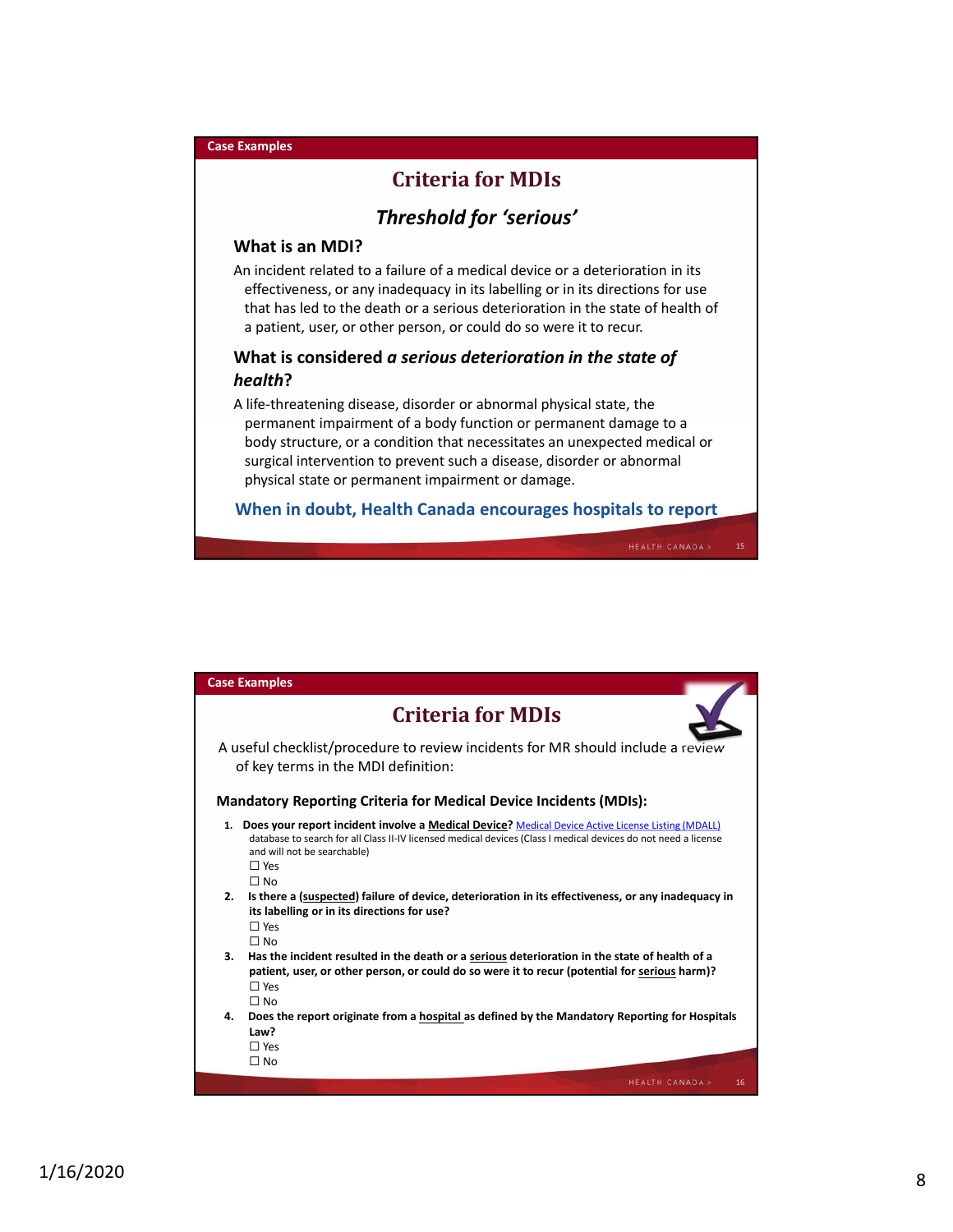

### **Case Examples**

## **Case Example: Is the Hospital Required to Report?**

A user performed an inflation test prior to inserting the balloon catheter into the patient, as required in the instructions for use accompanying the device. A malfunction on inflation was detected and another balloon was used.



#### **RATIONALE**

- » This device deficiency would always be found by the user prior to patient use and is an expected potential deficiency noted in the product's instructions for use.
- » If the user performed the testing prior to use, as per the instructions, no harm would come to a patient.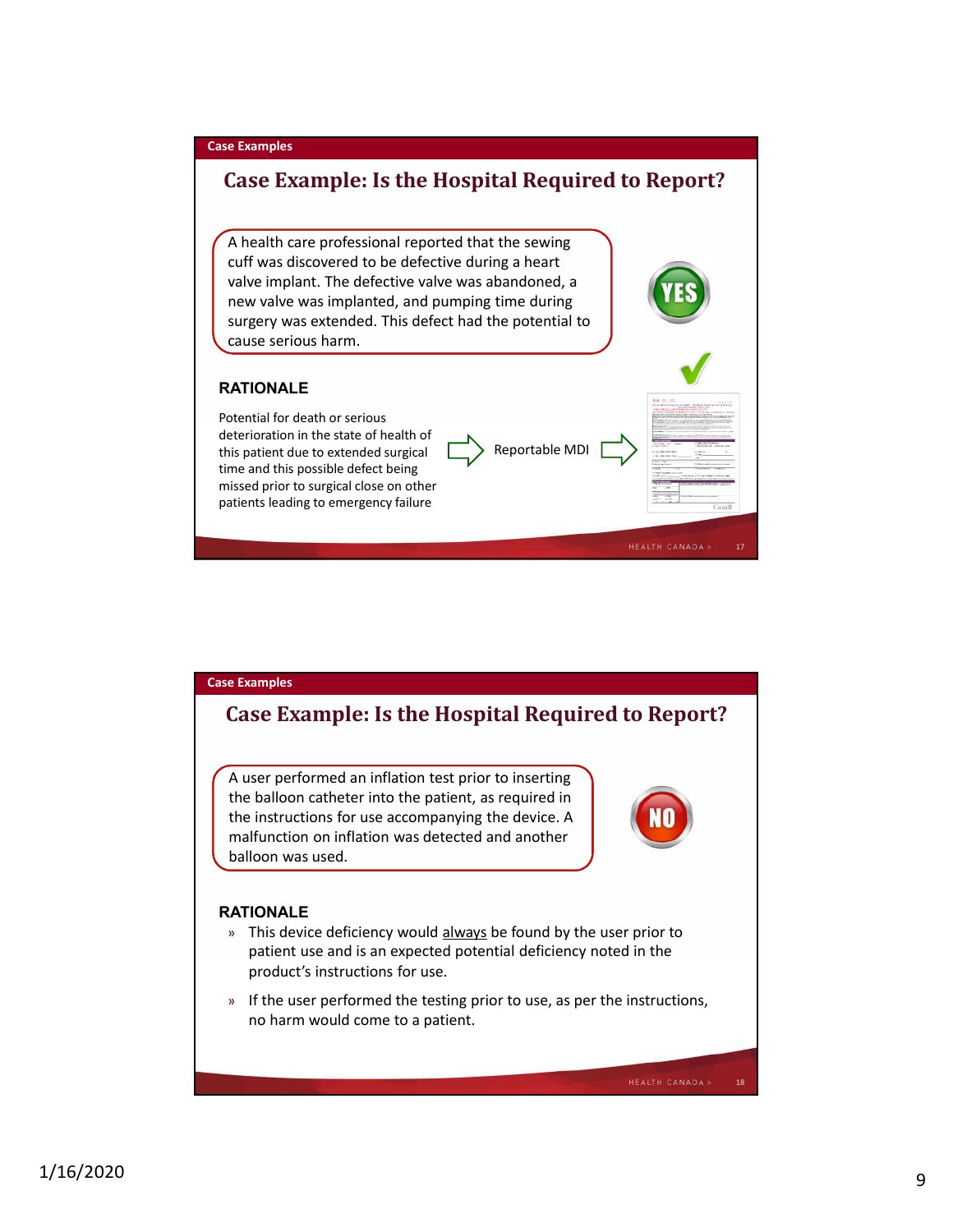**Health Product Vigilance and Communication Sharing**

## **AR and MDP Reporting Is Essential to Post-market Surveillance**

| <b>Clinical Trials / Investigational</b><br><b>Testing Have Limited Scope</b> | <b>Post-market Surveillance</b><br><b>Identifies Emerging Safety Issues</b> |
|-------------------------------------------------------------------------------|-----------------------------------------------------------------------------|
| Highly controlled environment                                                 | Real world use                                                              |
| Limited number of patients                                                    | Varied and large population                                                 |
| Short trial duration                                                          | Long term use                                                               |
| Highly selected patients                                                      | Off-label use in different patient                                          |
| Selected cases and diseases                                                   | groups                                                                      |
| May not identify rare events                                                  | Patients with multiple co-<br>morbidities                                   |
|                                                                               | Rare events can be detected                                                 |
|                                                                               | 19<br><b>HEALTH CANADA</b>                                                  |

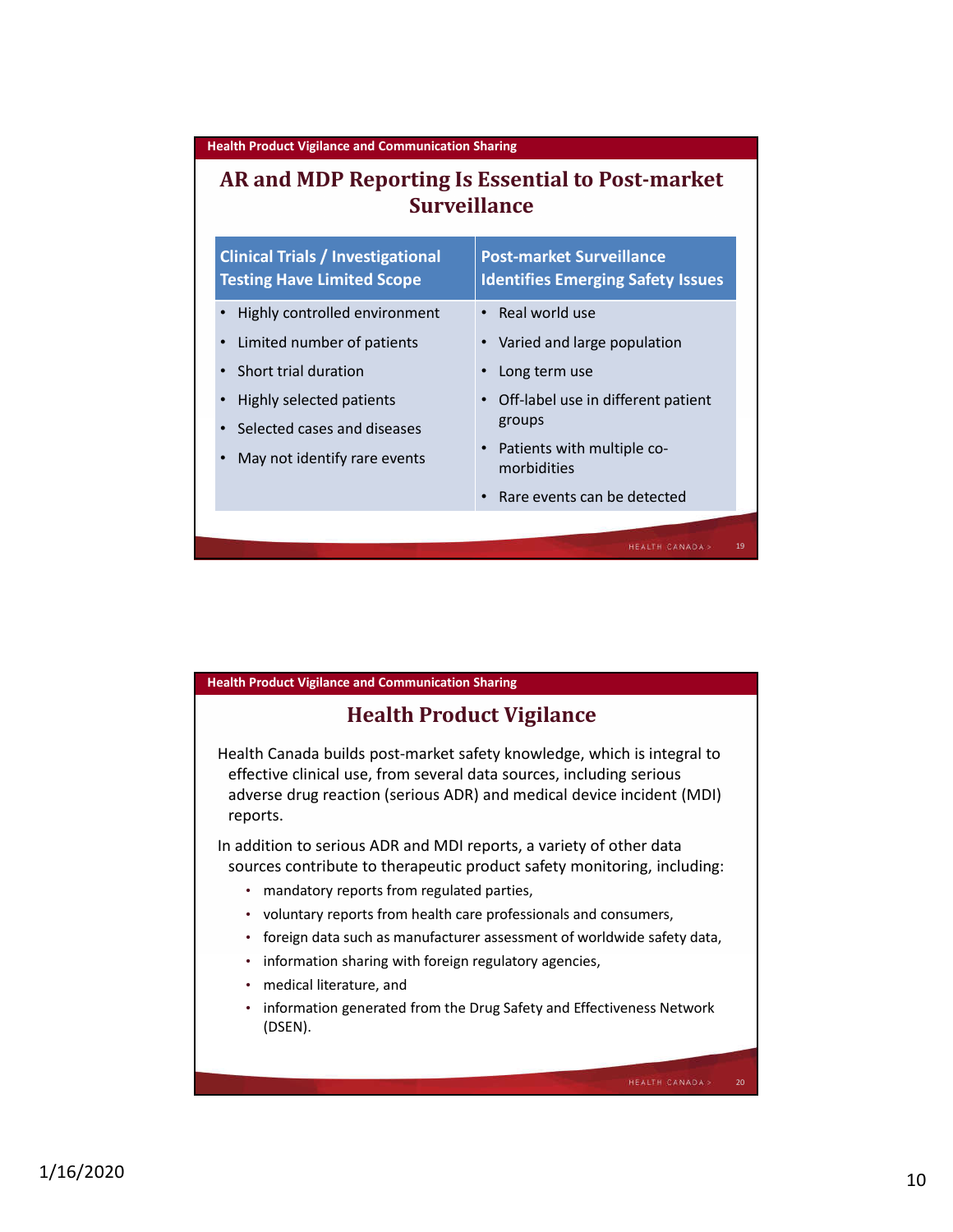

## **Signal Detection and Assessment**

- Safety signals (preliminary indications of product-related safety issues) are identified through data scanning, including review of AR and MDP reports.
- Potential signals are reviewed by an internal committee of scientists, pharmacists and physicians to determine if a signal assessment will be completed.
- Assessment from all data sources is used to consider possible risk mitigation activities.
- Risk considerations include strength of evidence, manageability of risk, dissemination of information, and communication targets.
- Following the completion of a signal assessment, recommendations are made and can include changing labels, including indication, recalling or withdrawing a product from the market, and communicating risks to stakeholders.

*Protecting Canadians from Unsafe Drugs Act* **(Vanessa's Law) improves Health Canada's ability to collect post-market safety information and take appropriate action when a serious risk to health is identified.1**

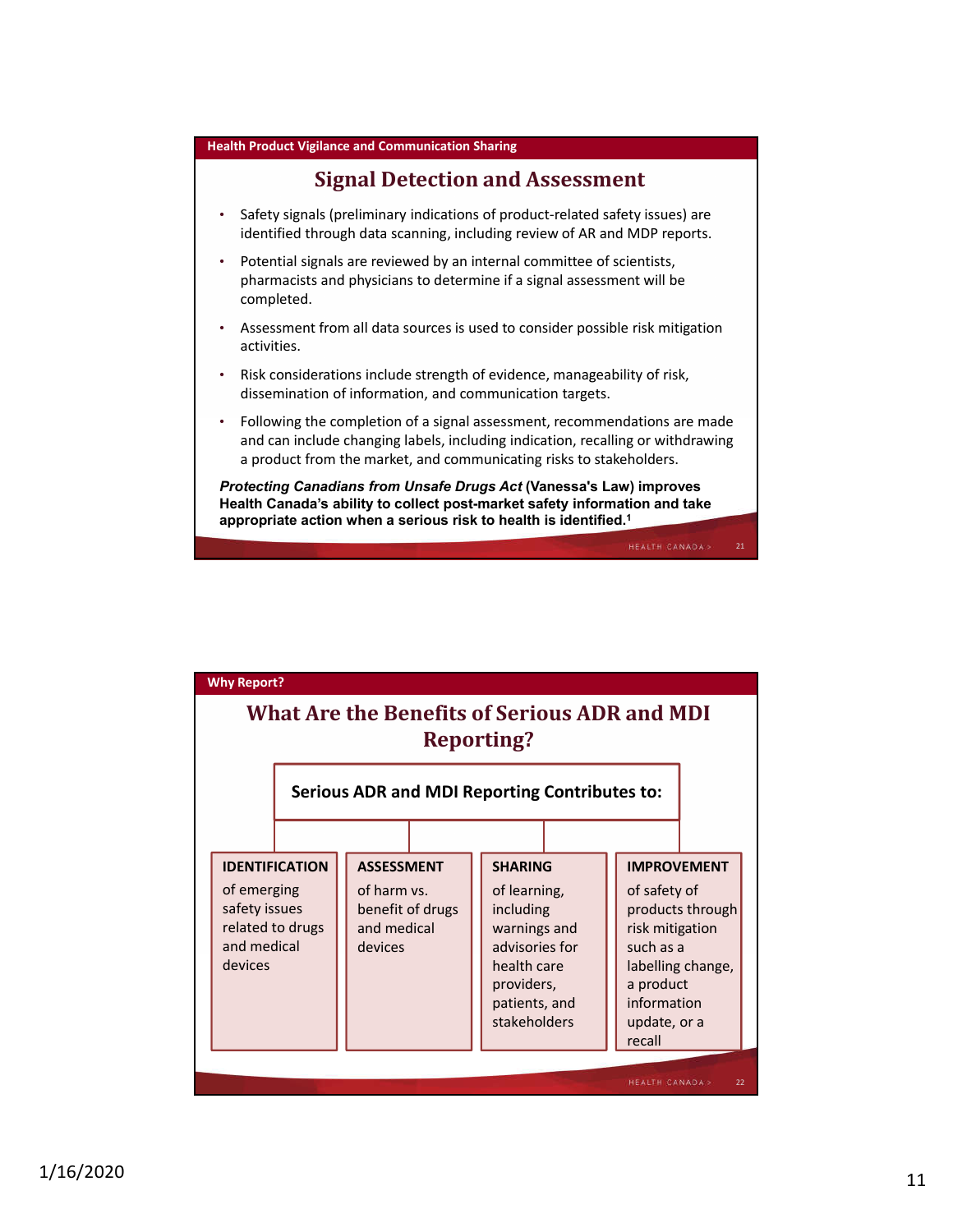| <b>Health Product Vigilance and Communication Sharing</b>                                                                                                                                                                                                                                                                                                                                                                                                                                                                                                                                                                                                                         |  |  |  |
|-----------------------------------------------------------------------------------------------------------------------------------------------------------------------------------------------------------------------------------------------------------------------------------------------------------------------------------------------------------------------------------------------------------------------------------------------------------------------------------------------------------------------------------------------------------------------------------------------------------------------------------------------------------------------------------|--|--|--|
| <b>Key Resources for Hospital Readiness</b>                                                                                                                                                                                                                                                                                                                                                                                                                                                                                                                                                                                                                                       |  |  |  |
| <b>Guidance and forms</b><br>٠<br>Mandatory reporting of serious<br>advice drug reactions and medical<br><b>Guidance Document for hospitals</b><br>$\circ$<br>device incidents by hospitals<br>PDF forms for serious ADRs and MDIs<br><b>AABAKA EMAHAMI</b><br>$\Omega$<br>https://www.canada.ca/en/health-canada/services/drugs-health-<br>$\circ$<br>products/medeffect-canada/adverse-reaction-reporting/mandatory-<br>hospital-reporting/drugs-devices/guidance.html                                                                                                                                                                                                          |  |  |  |
| <b>Educational materials</b><br><b>MEDICA</b><br>Posters and postcards to promote mandatory reporting (MR) by hospitals<br>$\circ$<br><b>Suspect a SERIOUS ADVERSE DRUG</b><br>contact hc.canada.vigilance.sc@canada.ca<br><b>REACTION or MEDICAL DEVICE INCIDENT</b><br>Mandalory Reporting of Serious Adverse                                                                                                                                                                                                                                                                                                                                                                   |  |  |  |
| <b>Drug Reactions and Medical Device</b><br>HC in partnership with CPSI, ISMP, HSO published 4 Education Modules for MR<br><b>THE WIRE WITHOUT</b><br>$\circ$<br>amala diplominini<br>sina 14 di 2020 Chi<br>Incidents by Hospitals<br>Module 1 - Overview of Vanessa's Law and Reporting Requirements<br>$\circ$<br>Educational Support for Vanessa's Lew<br>Canada<br>Module 2 - Reporting Processes to Health Canada<br>$\Omega$<br>Module 1:<br>Overview of Venessa's Law<br>Module 3 - Strategies to Promote and Support Mandatory Reporting<br>$\circ$<br>and Reporting Requirements.<br>Module 4 - Health Canada's Review and Communication of Safety Findings<br>$\Omega$ |  |  |  |
| Health Canada has put in place education and awareness tools to support<br>hospitals in complying with these new regulations, including:<br>$\circ$ HC single window<br>Case study examples, infographics<br>$\circ$<br>Updated PDF and new online reporting forms<br>$\circ$                                                                                                                                                                                                                                                                                                                                                                                                     |  |  |  |
| <b>HEALTH CANADA&gt;</b><br>23                                                                                                                                                                                                                                                                                                                                                                                                                                                                                                                                                                                                                                                    |  |  |  |

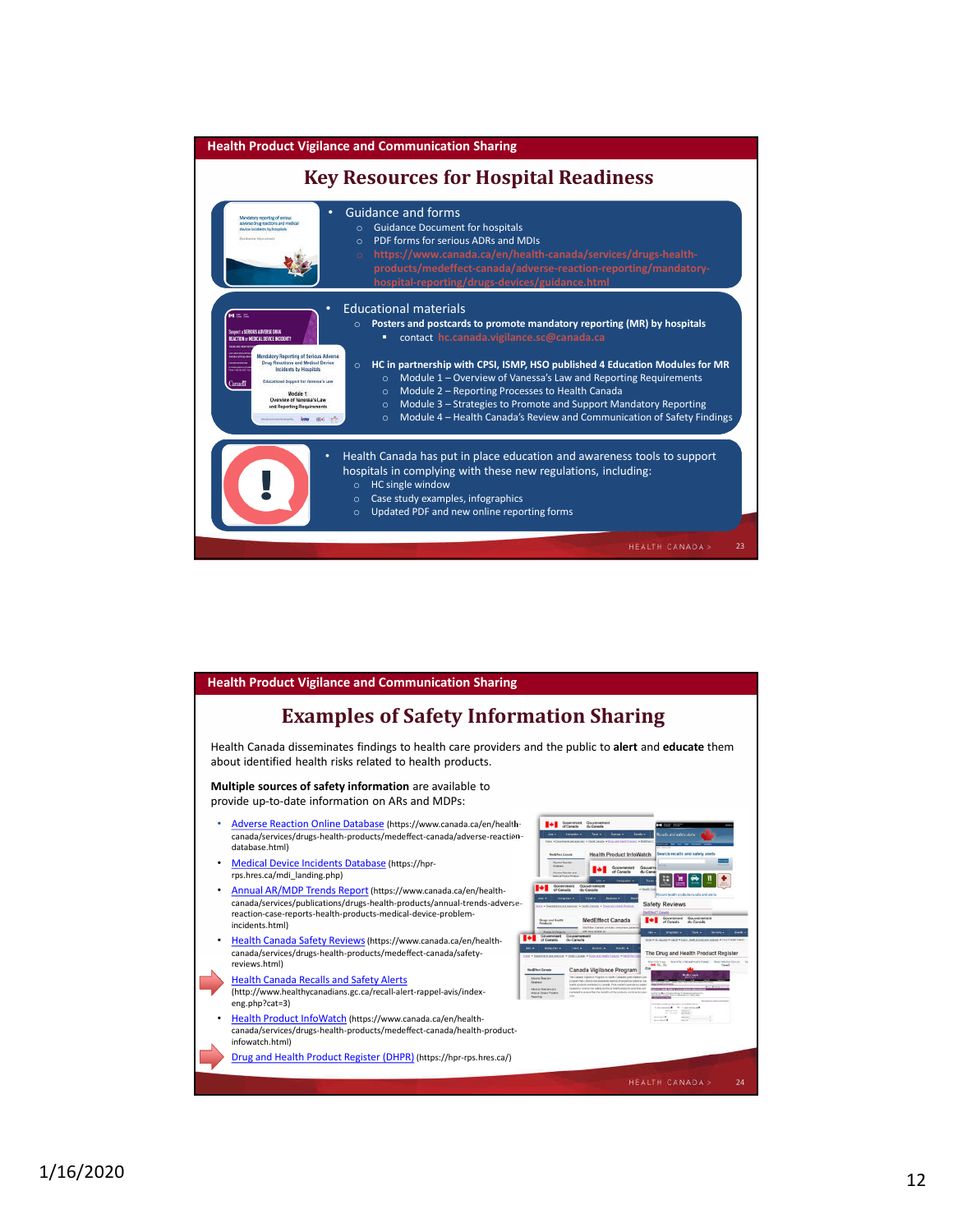

| <b>Health Product Vigilance and Communication Sharing</b>                                                                                                                                                                                                          |  |
|--------------------------------------------------------------------------------------------------------------------------------------------------------------------------------------------------------------------------------------------------------------------|--|
| <b>Mandatory Reporting Resources</b>                                                                                                                                                                                                                               |  |
| Single window environment                                                                                                                                                                                                                                          |  |
| - https://www.canada.ca/en/health-canada/services/drugs-health-products/medeffect-<br>canada/adverse-reaction-reporting.html?utm_campaign=hospital-reporting-<br>1920&utm_medium=email-en&utm_source=announcement-sw                                               |  |
| <b>Education Modules</b>                                                                                                                                                                                                                                           |  |
| - https://www.canada.ca/en/health-canada/services/drugs-health-products/medeffect-<br>canada/adverse-reaction-reporting/mandatory-hospital-                                                                                                                        |  |
| reporting/education.html?utm_campaign=hospital-reporting-1920&utm_medium=email-<br>en&utm_source=announcement-em                                                                                                                                                   |  |
| <b>Case Study Examples</b>                                                                                                                                                                                                                                         |  |
| - https://www.canada.ca/en/health-canada/services/drugs-health-products/medeffect-<br>canada/adverse-reaction-reporting/mandatory-hospital-reporting/case-<br>studies.html?utm campaign=hospital-reporting-1920&utm medium=email-<br>en&utm_source=announcement-cs |  |
|                                                                                                                                                                                                                                                                    |  |
| <b>Medical Devices Active Licence Listing (MDALL)</b>                                                                                                                                                                                                              |  |
| - https://www.canada.ca/en/health-canada/services/drugs-health-products/medical-<br>devices/licences/medical-devices-active-licence-listing.html                                                                                                                   |  |
|                                                                                                                                                                                                                                                                    |  |
| <b>HEALTH CANADA&gt;</b><br>26                                                                                                                                                                                                                                     |  |